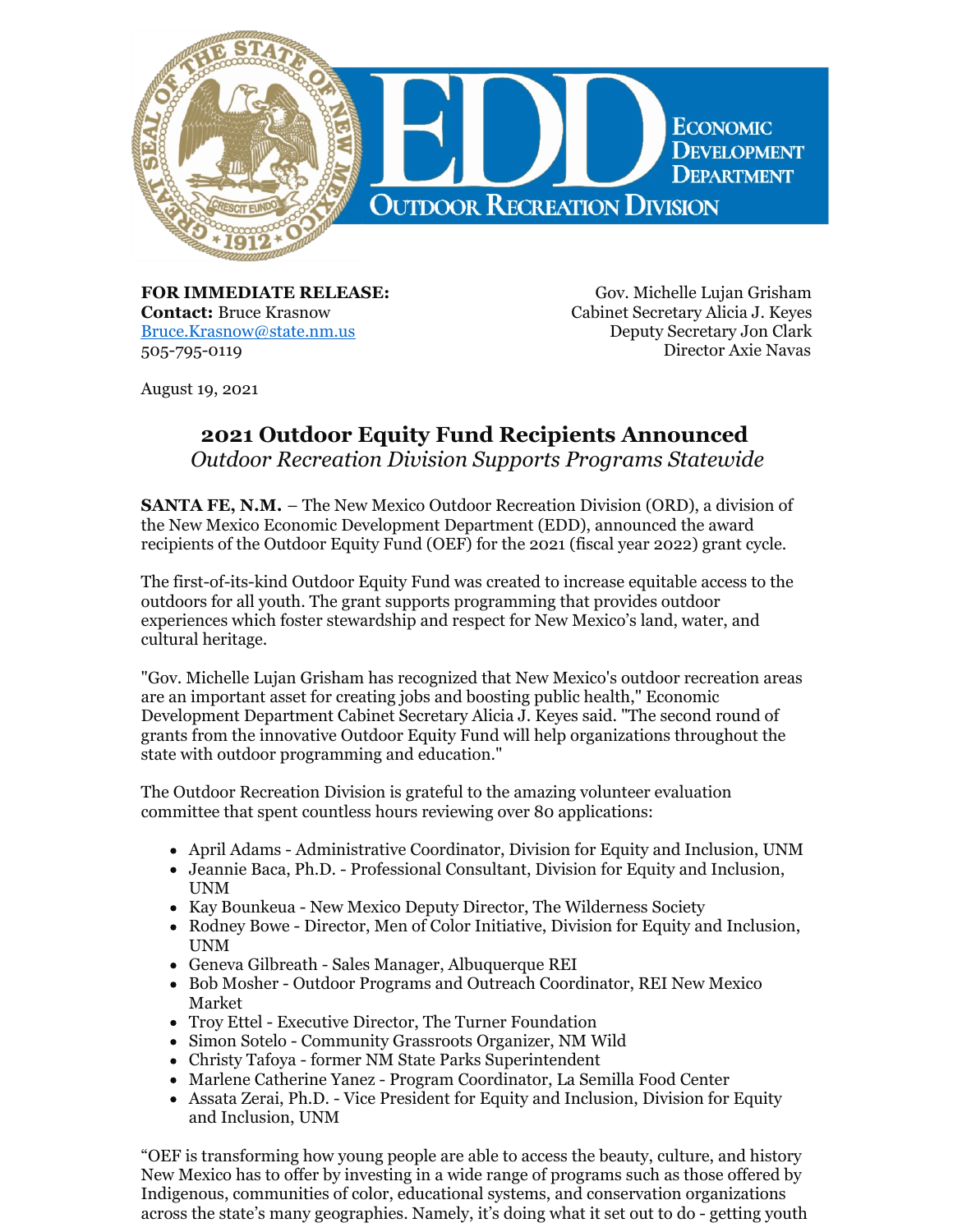outside by reducing the systemic barriers that exist in accessing the outdoors.," said Kay Bounkeua of The Wilderness Society.

In 2020, the OEF awarded a total of \$261,863.78 to 25 programs, which were able to get approximately 2,700 kids outside. This year, the OEF awarded \$898,337 to 57 programs throughout the state that will get nearly 22,000 youth outdoors over the next 18 months as a result. Private sponsors to the fund include the Wilderness Society, The North Face, and REI, who have invested alongside the State of New Mexico in this innovative grant.

Ninety organizations applied to OEF in 2021, with a total funding request of \$1.2 million.

"With about 3.5 times the funding this year versus last, the Outdoor Equity Fund will reach more than eight times as many youth," ORD Director Axie Navas said. "That increase is thanks to the leadership of Gov. Lujan Grisham, EDD Cabinet Sec. Alicia J. Keyes, and legislative confidence. And while we still weren't able to invest in all the amazing programs submitted, we came much closer. This group of 57 awardees is doing truly amazing work throughout New Mexico to make outdoor access more equitable. The rest of the country is taking note."

Thanks to the hard work and expertise of the OEF reviewers, ORD is proud to announce the list of 2021 Outdoor Equity Fund recipients. Congrats!

## **2021 (FY22) Outdoor Equity Fund Award Recipients:**

#### **Albuquerque Sign Language Academy (ASLA)**

The ASLA Honey Badger Conservation Crew will offer a 5-week summer program and integrate overnight excursions across the state to state and national parks, wilderness areas, and public lands for deaf, hard of hearing, students with disabilities, and their families.

Albuquerque Award: \$20,000

#### **Amy Biehl High School Foundation**

Provide an overnight camping trip to the Valles Caldera National Preserve for all Earth Science classes, to allow them to experience a Ponderosa Pine ecological system, while reinforcing concepts learned in the classroom.

Albuquerque Award: \$2,500

#### **Asombro Institute for Science Education**

The Restoring Connections Program will focus on restoring students' connections to the outdoors as they learn about land managers' efforts to restore native desert grasslands and the plants and animals of the desert in southern New Mexico. Las Cruces Award: \$11,500

#### **Audubon Southwest**

Audubon provides standards-aligned field trips and school programs to engage Santa Fe public school students and teachers with hands-on outdoor science experiences that allow them to connect with the local environment and learn about wildlife conservation around the Randall Davey Audubon Center in the foothills of the Sangre de Cristo mountains and Santa Fe National Forest.

Santa Fe Award: \$16,945.53

#### **Bernalillo Community Museum**

The Summer Stories program will recruit high school juniors and seniors to serve as sustainable tourism interns. They will build local itineraries, become connected to the tourism industry, and learn to blend outdoor recreation with climate awareness and hospitality services. Bernalillo Award: \$7,193

## **Big Brothers Big Sisters Mountain Region**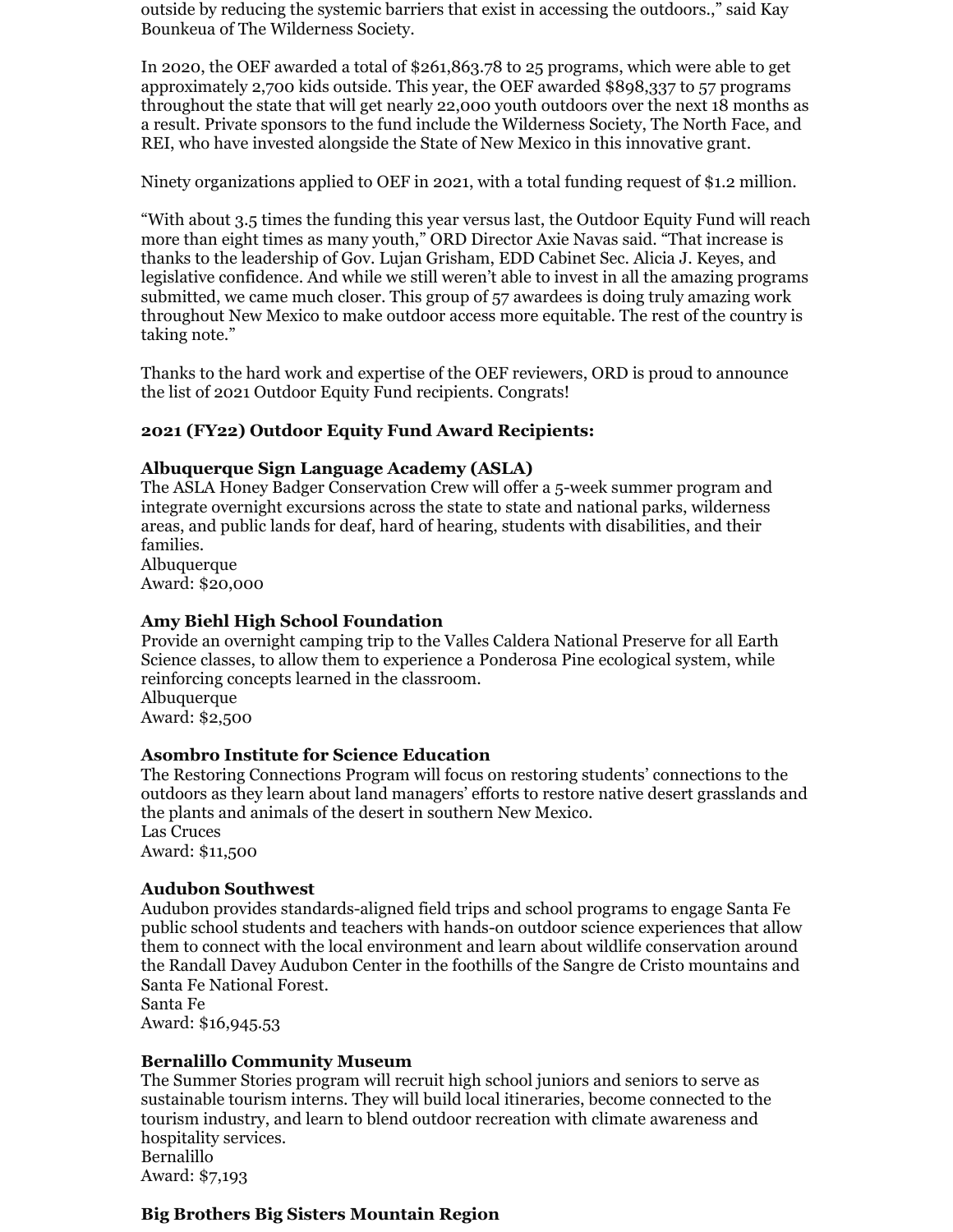The Outdoor Mentoring Program focuses on giving young people, ages 5 to 18, equitable access to the outdoors and providing matches (mentors and youth) with outdoor opportunities that they can do together to form a bond and learn about their surroundings. Gallup

Award: \$10,000

## **Big Brothers Big Sisters of Central New Mexico**

The Outdoor Mentoring Program is a new, innovative program that enhances the Big Brothers Big Sisters evidence-based, one-to-one mentoring program by providing outdoor recreational adventures and educational opportunities to children who otherwise might not have the opportunity to participate in activities outdoors and in nature. Albuquerque Award: \$20,000

## **Bosque Ecosystem Monitoring Program (BEMP)**

Through its environmental monitoring program, BEMP will support monthly, in-depth outdoor education for students and their teachers from low-income schools by collaborating to collect field data to track long-term change in the Middle Rio Grande bosque. Albuquerque Award: \$20,000

## **Centennial High School, Student Success Program**

Offer students the opportunity to learn through research, community partnerships, and civic engagement, about southern New Mexico's history of the land, the people, and local culture and traditions. Las Cruces

Award: \$3,000

## **Center of Southwest Culture, Inc. (CSC)**

Story Riders, a project of CSC, empowers children and youth of color to reconnect with their natural and cultural heritage, while providing practical training in bicycle safety, maintenance, and guided cycling experiences in which participants explore local stories and spaces.

Albuquerque Award: \$20,000

## **Chiricahua Apache National Foundation**

Project Horse Holders provides underprivileged youth a four-day adventure where they learn elements of caring for horses before taking an overnight guided pack trip into the Gila Wilderness. Youth learn to become confident horse riders, with survival skills, conservation knowledge, and emerge as confident stewards of docents of this sacred indigenous wilderness.

Arenas Valley Award: \$20,000

## **City of Clovis**

The City of Clovis Summer Youth Program provides local youth from, kindergarten through fifth grade, with opportunities to engage with the environment. Each of the program's eight weeks features a different theme, including earth, wind, fire, water, wildlife, and environmental sustainability.

Clovis

Award: \$20,000

## **Cottonwood Gulch Expeditions**

The immersive high school extension program engages youth from New Mexican high schools in backcountry travel, learning about ecology in the natural world, and creating personal projects related to outdoor recreation. Albuquerque

Award: \$19,992

## **Doña Ana Village Association (DAVA)**

The village will teach youth about the importance of the national historic trail through community outdoor activities, including community gardening, walking tours of the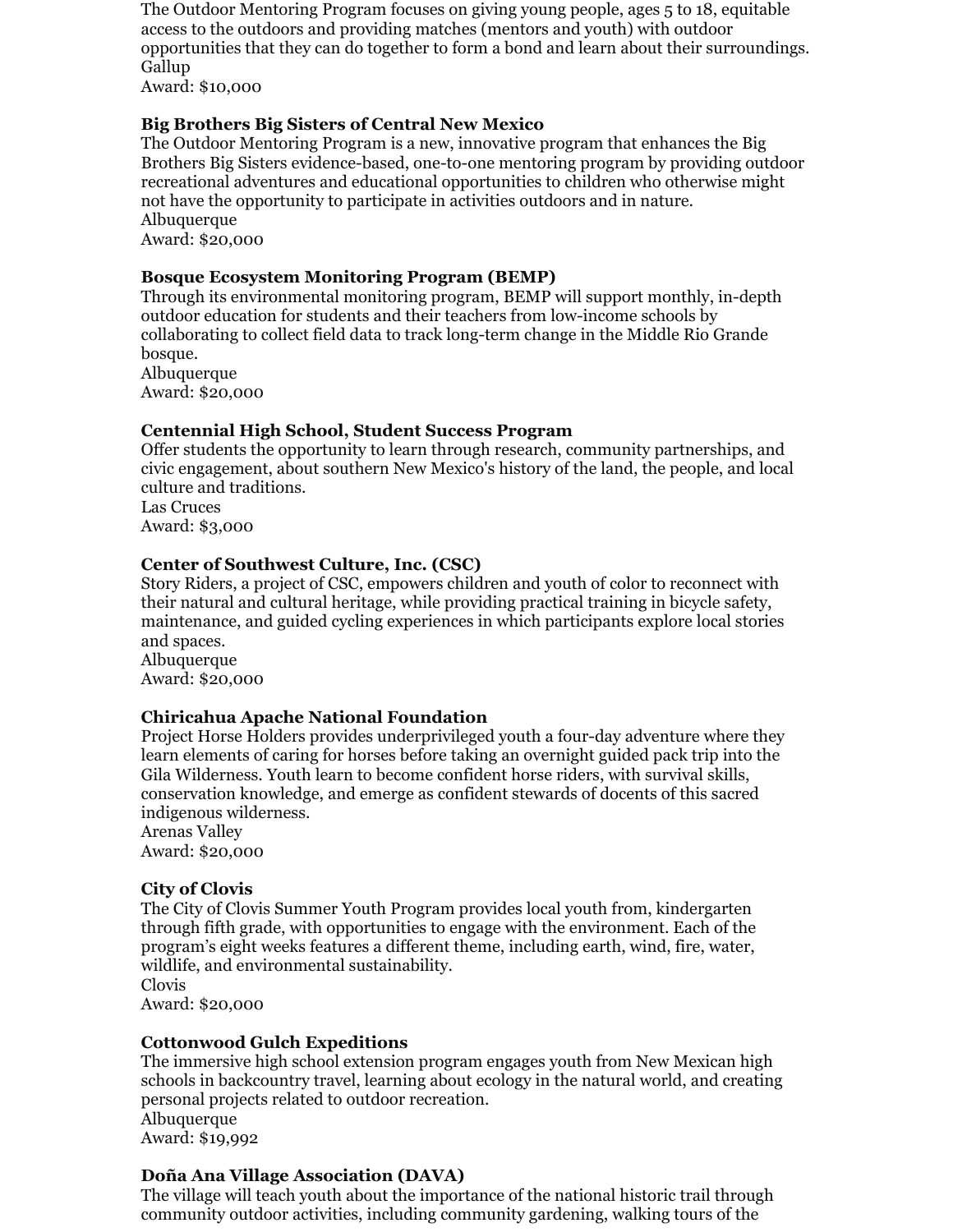village, and restoration of historic acequias. Doña Ana County Award: \$20,000

## **Embudo Valley Tutoring Association (EVTA)**

EVTA will work in collaboration with Embudo Valley Library (EVL) to present an agriculture-based outdoor program to K-6 students at their afterschool program. The program will take place on the grounds of the EVL which is at the heart of the Embudo Valley, surrounded by the valley walls, an orchard and community gardening with acequia access, and an expanse of BLM land with access to natural areas within a short walking distance.

Dixon Award: \$2,775



*2020 & 2021 OEF recipientEmbudo Valley Tutoring Associationworking with students in the community garden.*

## **Families & Youth, Inc. (FYI)**

The Outdoor Legacy Project will provide resources and support to educate youth on conservation, climate, and cultural connectedness to the outdoors. It empowers youth by providing innovative, quality outdoors experiences that promote a sense of ownership, relationship, and responsibility with regard to the land and natural resources. Las Cruces Award: \$20,000

## **Flower Hill Institute**

Flower Hill Institute will host STEM and Indigenous Knowledge summer camps for Tribal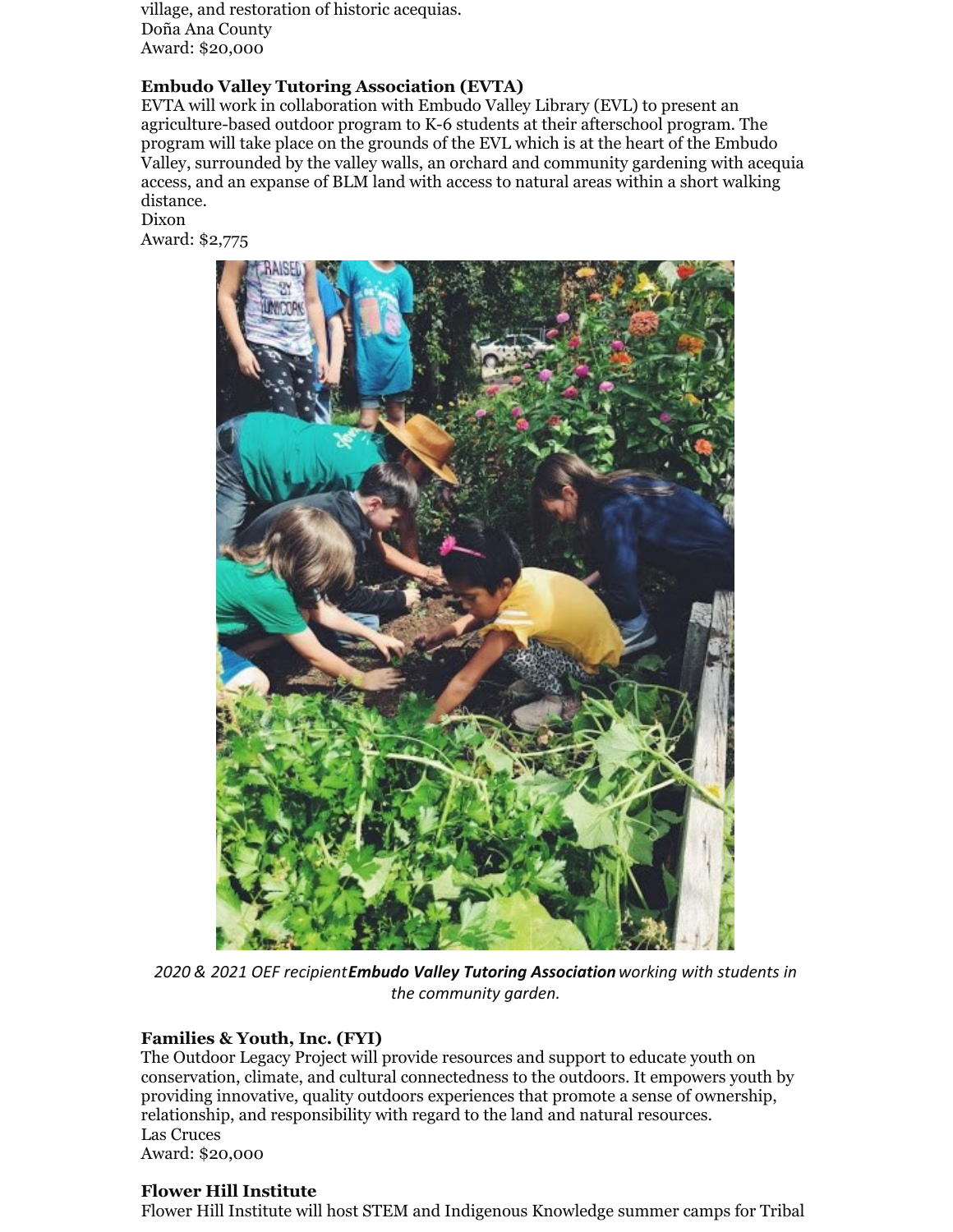youth. Camps use a culturally responsive educational model in which staff and partnering educators teach a hybrid of "western" science and STEM topics along with Traditional Ecological Knowledge (TEK). This unique combination provides an opportunity for students to learn from cultural experts and Native American scientists about how to monitor and care for the natural world, both from an Indigenous and a "western'' scientific perspective. Jemez Pueblo

Award: \$19,998

## **Friends of Organ Mountains-Desert Peaks**

The Moving Montañas initiative connects youth to the outdoors through guided hikes, summer camps, camping trips, and other educational enrichment activities. It aims to educate users about the impacts of a changing climate on the Chihuahuan desert and the actions they can take to help solve our climate crisis. Las Cruces, NM

Award: \$20,000

## **Gila Resources Information Project (GRIP)**

GRIP's Silver City Watershed Keepers Summer Camp will provide Grant County children with summertime outdoor experiences that foster stewardship and respect for the area's land, water, and cultural heritage through outdoor activities, field trips, hands-on projects and nature study in the Silver City and the Mimbres River Watersheds. Silver City

Award: \$9,700

#### **Global Opportunities Unlimited Inc.**

Provides inclusive educational fishing and watershed education for disabled, disadvantaged, and low-income children, using adaptive technology to expand the availability of outdoor opportunities to people with disabilities. Participants will learn about aquatic ecosystems and the effects of climate change. Albuquerque Award: \$7,700

#### **The Global Warming Express**

The Global Warming Express is a By Kids/For Kids science, climate science, resiliency, arts, and advocacy after school program offered free of charge to public elementary schools. Mentors provide curriculum weekly to children in outdoor spaces in the vicinity of their public schools, allowing the children to experience learning through a visceral connection with nature.

Santa Fe Award: \$19,000

## **Hermit's Peak Watershed Alliance**

This program will provide opportunities to local youth for birding, fly fishing, and participating in in the Gallinas River Park revitalization with the goal of fostering "querencia" (a love of and connection to place), as engaged youth gain a greater sense of pride and responsibility for the river that supports their community. Sapello

Award: \$20,000

## **Hero's Path Palliative Care, Inc.**

Outdoor environmental education for families with medically complex children, a highly vulnerable and overlooked population of children that require specialized education and medical care. Through environmental education and hands-on outdoor experiences, the program will support children and their families to reconnect with nature, their communities, and themselves, while empowering them explore the outdoors on their own. Edgewood (serving Albuquerque and Farmington families) Award: \$18,050

## **Hozho Academy**

Will provide an outdoor classroom and greenhouse where students learn about and experience various planting and gardening techniques including traditional Native gardening to preserve the tradition and educate students on sustainable stewardship. Gallup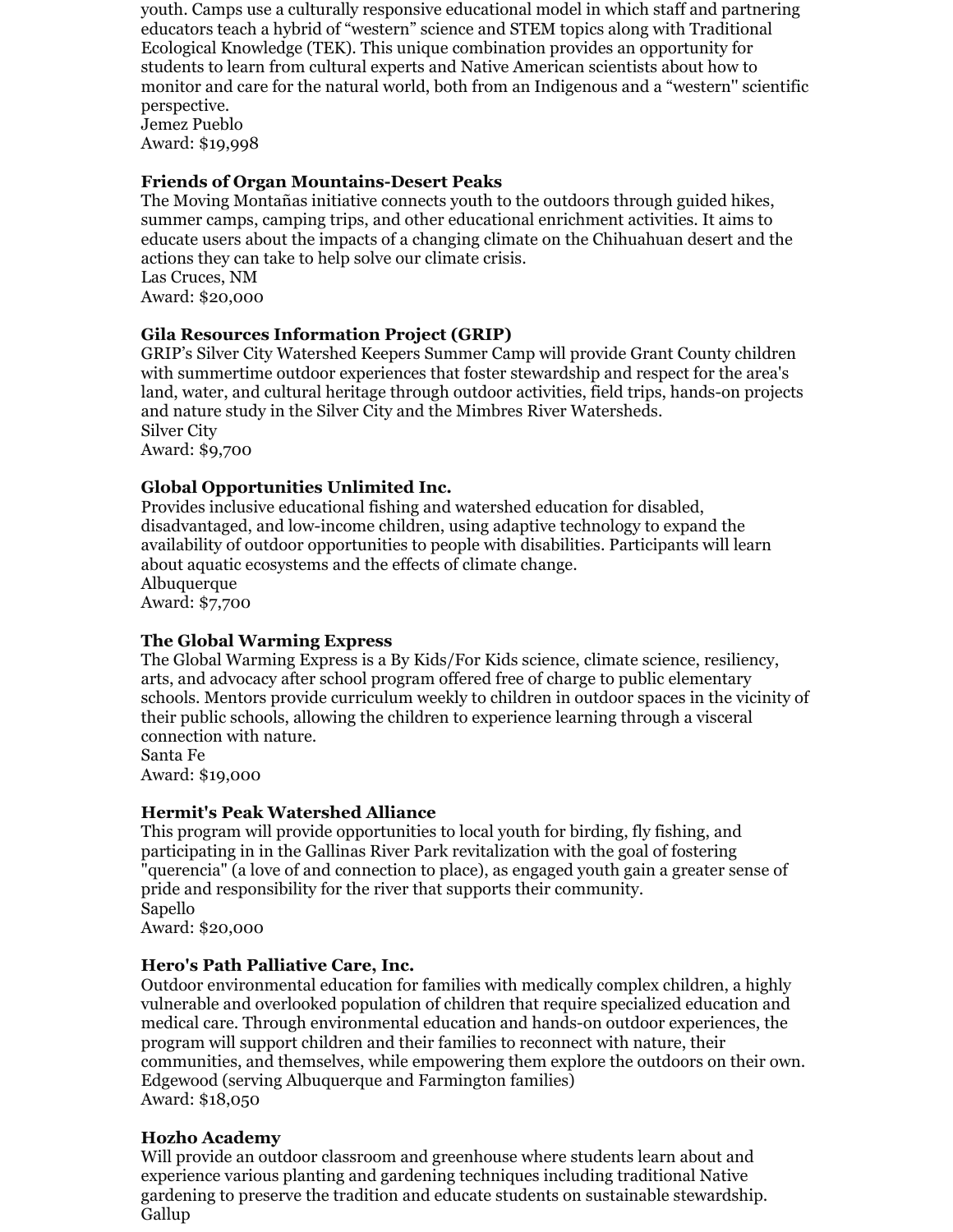Award: \$20,000

## **Insights**

A new pilot program, Insights Augmented Reality (AR) DinoTrack, will provide climate change and outdoor educational programming for Gadsden Independent School District's middle school students. The Insights DinoTracks site in Sunland Park, NM is home to thousands of fossilized dinosaur footprints, hundreds of geology teaching sites, modern history artifacts, and millions of aquatic fossils. The hike offers students a fun introductory outdoor recreation opportunity and a hands-on catalyst for conversations about geologic time and climate change

Sunland Park Award: \$7,040

## **K'é Community Trails Coalition**

Project Trails Trending seeks to educate, connect, and engage youth and the larger community with outdoor recreation by utilizing a digital campaign to get K'é Community Trails "trending" online amongst local youth. The project will begin with two youth workers that will serve as ambassadors to outdoor recreation initiatives with the goal of having 90 regional youth "check-in" to the K'é Community Trail's social media sites while participating in outdoor recreation and/or programming through the Office of Diné Youth and Navajo Nation Special Diabetes Program.

Crownpoint

Award: \$18,107.90

## **Kids In Need of Supportive Services**

Kickin' it with KISS in the Kountry summer program will offer at-risk and low-income youth in Grant County and surrounding areas the opportunity to spend time outdoors. Through wildlife education, viewing, and identification, youth will focus on learning life skills, enhancing social interactions, and value for community and close relationships. Silver City

Award: \$9,000

## **Localogy**

Vida Camp connects youth in northern Taos County with their foodshed, watershed, and resilient culture. Youth will explore local farms, ranches, and streams while engaging in work to improve the community such as working on the acequias, harvesting produce for the food pantry, and mural painting downtown. The goal is for campers to become active stewards of vital systems through fun and engaging service learning. **Ouesta** 

Award: \$15,000

## **MANA de Albuquerque - A National Latina Organization**

The Hermanitas® Youth Leadership program offers one-on-one mentoring, personal, education, and career and leadership training for girls 11-17. As part of this program, the Hermanitas will be provided with opportunities to participate in activities such as hiking, biking, skiing, rafting, and camping, most of which they have never had the opportunity to participate in.

Albuquerque Award: \$12,500

## **Mark Armijo Academy**

A combination of outdoor learning activities and environmental education, including the Backyard School Gardening project, birding workshop, herbs, and medicinal plants workshop, and outdoor yoga program to improve academic performance, enhance engagement and enthusiasm in learning and improve behavior by creating opportunities for students to be more focused, collaborative and creative. Albuquerque Award: \$7,022.10

## **Mil Abrazos Community Land Trust**

The Enduring Acequia program aims to educate and train a new generation of parciantes, commissioners, and Mayordomos on the importance of maintaining, upgrading, efficiently managing, and cherishing the Vado de Juan Paiz acequia, thus ensuring the preservation of the acequia, which is essential to food security in the region.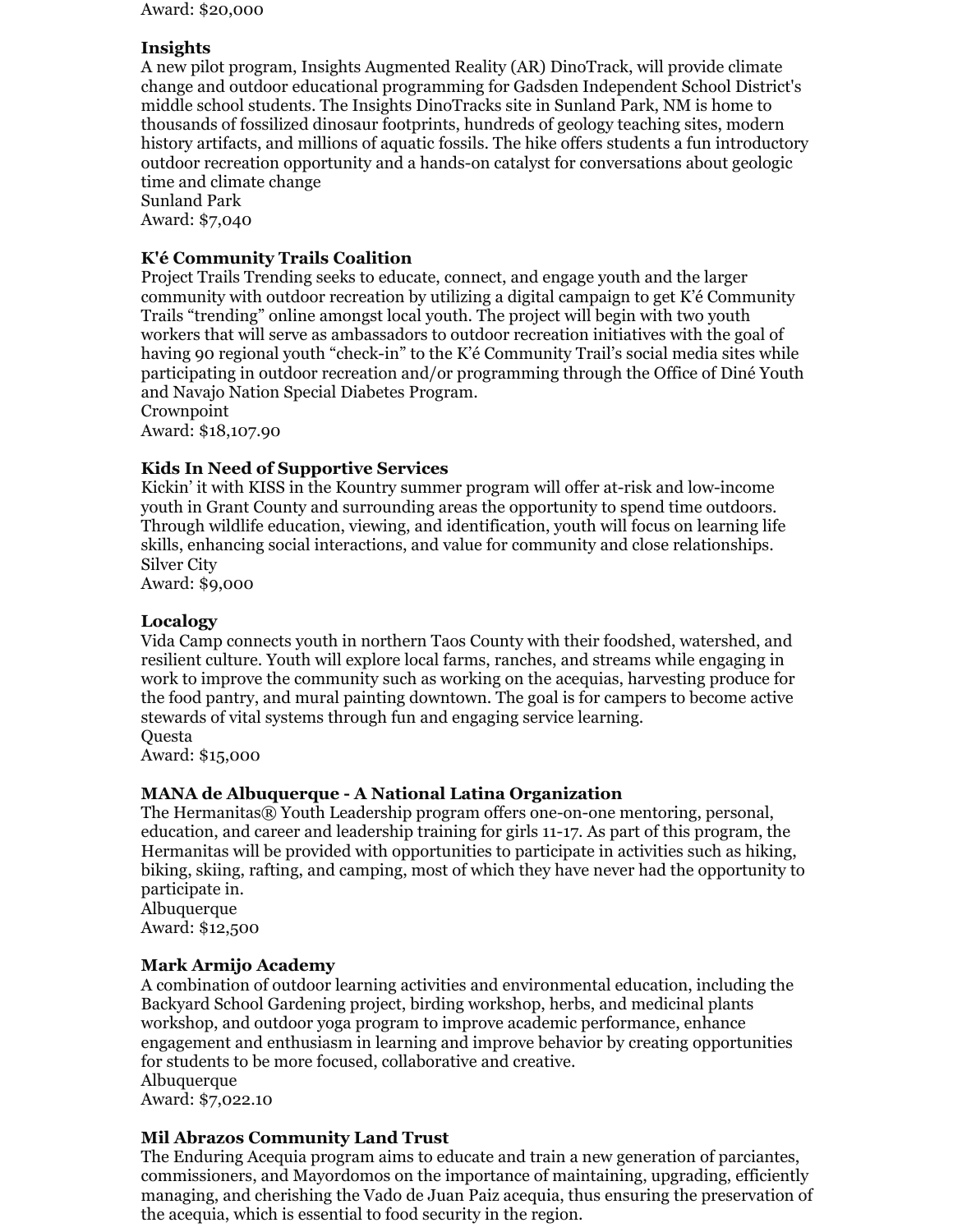La Loma Award: \$18,220

#### **National Indian Youth Leadership Project (NIYLP)**

Project Venture is an evidence-based, culturally guided, outdoor experiential youth development program that promotes positive outcomes in outdoor, adventure-based, experiential settings using traditional American Indian modes of learning and culturally meaningful community service activities. Albuquerque

Award: \$20,000

#### **Native American Community Academy (NACA)**

NACA is incorporating Land-Based Learning (LBL) as part of a holistic learning approach. Many of the students have experienced historical separation from their ancestral lands due to forced relocation and assimilation practices. Healing those relationships with the land is an essential part of enabling students to heal from the generational trauma of colonization and grow into holistically healthy adults. LBL will help students better understand the holistic connection between land, leadership, community, health, and their own Native identity. Additionally, it will lay the foundations of an active lifestyle and teach students to respect and protect the earth.

Albuquerque Award: \$20,000

## **New Mexico Dream Team (NMDT)**

UndocuHealing Outdoor program provides transformative outdoor experiences for lowincome immigrant, undocumented, and LGBTQ+ youth and utilizes the therapeutic power of outdoor surroundings in both urban and wilderness environments to help immigrant and undocumented youth heal from direct and generational historical racial and identity trauma that they and their communities experience.

Albuquerque Award: \$20,000

#### **New Mexico School for the Arts**

The program aims to provide outdoor retreats for students with a special focus on N.M. waterways and cultural heritage where students will discuss the implications of climate change in the region, set up a weather station on campus, create an outdoor classroom, and participate in environmental education programming. Students will reflect on what it means to be stewards and caretakers of the land and create a culminating collective art piece to be displayed in the outdoor classroom as a visual representation of participants' learning and reflection.

Santa Fe Award: \$20,000

## **New Mexico Wildlife Federation (NMWF)**

The Niños Heritage Project will plan, lead, and host a minimum of five multi-day outdoor and overnight excursions for at least 120 youth from Latino/Hispanic and Native American backgrounds who have never been camping or spent time in outdoor recreation. The project will utilize the broad-based experience of the NMWF and partners utilizing the New Mexico Nature Niños model for outdoor education and exploration. Albuquerque Award: \$20,000

## **Ngage New Mexico**

Works with community partners to engage families through guided hikes and will expand this work to encourage them to participate in more outdoor activities together, particularly those who may not be comfortable with, or lack experience in, outdoor recreation and may not otherwise try it on their own. Ngage also promotes outdoor education as a viable concept for local school districts and early childhood providers. Las Cruces Award: \$10,000

## **Pajarito Environmental Education Center (PEEC)**

PEEC and Los Luceros Historic Site are partnering on a new program, The New Mexico Outdoor Pass (NMOP), designed to provide environmental educational opportunities for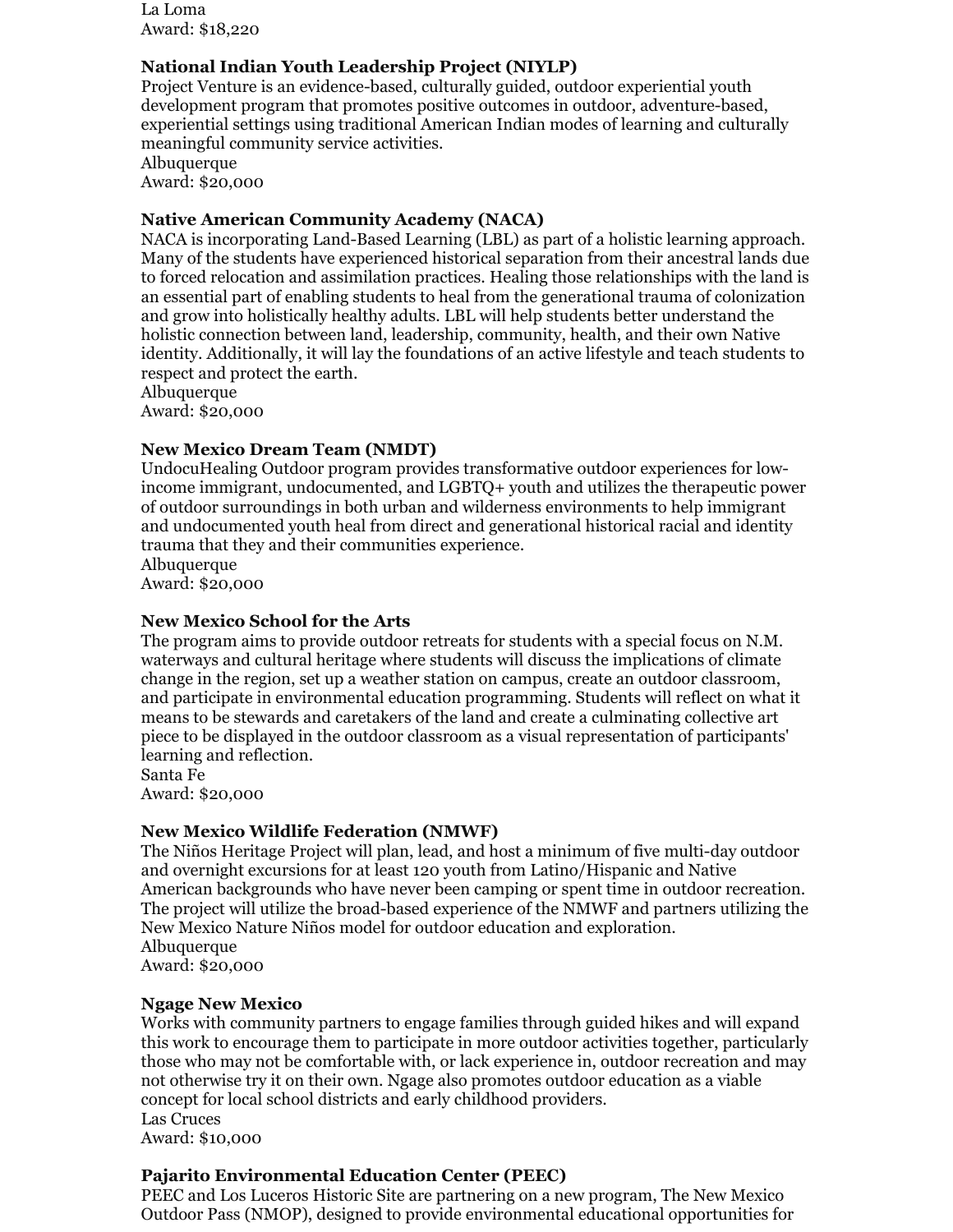youth and their families in rural Northern New Mexico. Through formal and informal activities, participants and their families can explore a variety of themes relating to the nature and culture of the region with overarching themes of conservation, culture, and climate studies.

Los Alamos Award: \$10,000

## **Public Lands Interpretive Association**

The "Whiptail Trails Club" is a three-part program that empowers underserved seventh graders in the greater Las Cruces area to learn about Southern New Mexico public lands. This program will provide in-class visits and field trips to middle school students throughout the area and will provide a select group of 15 seventh grade self-identified girls with a camping experience that helps them hone their outdoor skills and grow their leadership abilities. Los Ranchos

Award: \$8,000

## **Pueblo of Isleta**

Programming will provide opportunities to Isleta Pueblo youth to explore Pueblo land and New Mexico State Parks that they have never been to, while learning about the history of New Mexico. Youth will participate in activities such a biking, fishing, archery, and rock climbing.

Isleta Award: \$20,000

#### **Pueblo Of Santa Clara**

The "Difference Project" is based on the belief that the smallest intervention, like a fishing trip, can make a big difference in a kid's life. The project will provide a group of disadvantaged Santa Clara Pueblo youth an off-reservation guided fishing trip to the San Juan River and Navajo Lake, where kids will learn to fly fish and lake fish and be provided with their own rod to keep, to encourage them to continue the sport independently. Española

Award: \$10,501

#### **Reunity Resources**

Reunity Resources Farm Camp is an enriching and engaging outdoor education experience for children, offered over the public schools' summer break. Campers participate in handson activities based on what is happening during the growing season on a regenerative farm. Teachers bring cultural and professional expertise in indigenous land management, survival skills, herbalism, cooking, nutrition, yoga, and the arts, allowing students to participate in a variety of activities.

Santa Fe

Award: \$20,000

## **River Source Inc.**

Watershed Job Pathways nurtures the next generation of water and land protectors by combining ecological science with traditional knowledge. The program utilizes a myriad of activities to enable students to have fun while engaging in a STEM-based education that is multi-disciplinary and evokes environmental knowledge and concerns. Exposure to cutting-edge science, remote sensing, and tools for turning data into information for watershed health form a new tool set for many of the students and allow youth to find opportunities to be positive agents of change in the face of climate change. Santa Fe

Award: \$20,000

## **San Juan Soil and Water Conservation District**

The multi-agency Growing Forward Farm Project will connect students in San Juan County to the legacy of agriculture in the region by funding school field trips to the demonstration farm. The program's will empower youth to implement agricultural and conservation practices learned through hands-on experiences, creating a lifelong connection to nature and a healthy lifestyle. Aztec

Award: \$19,800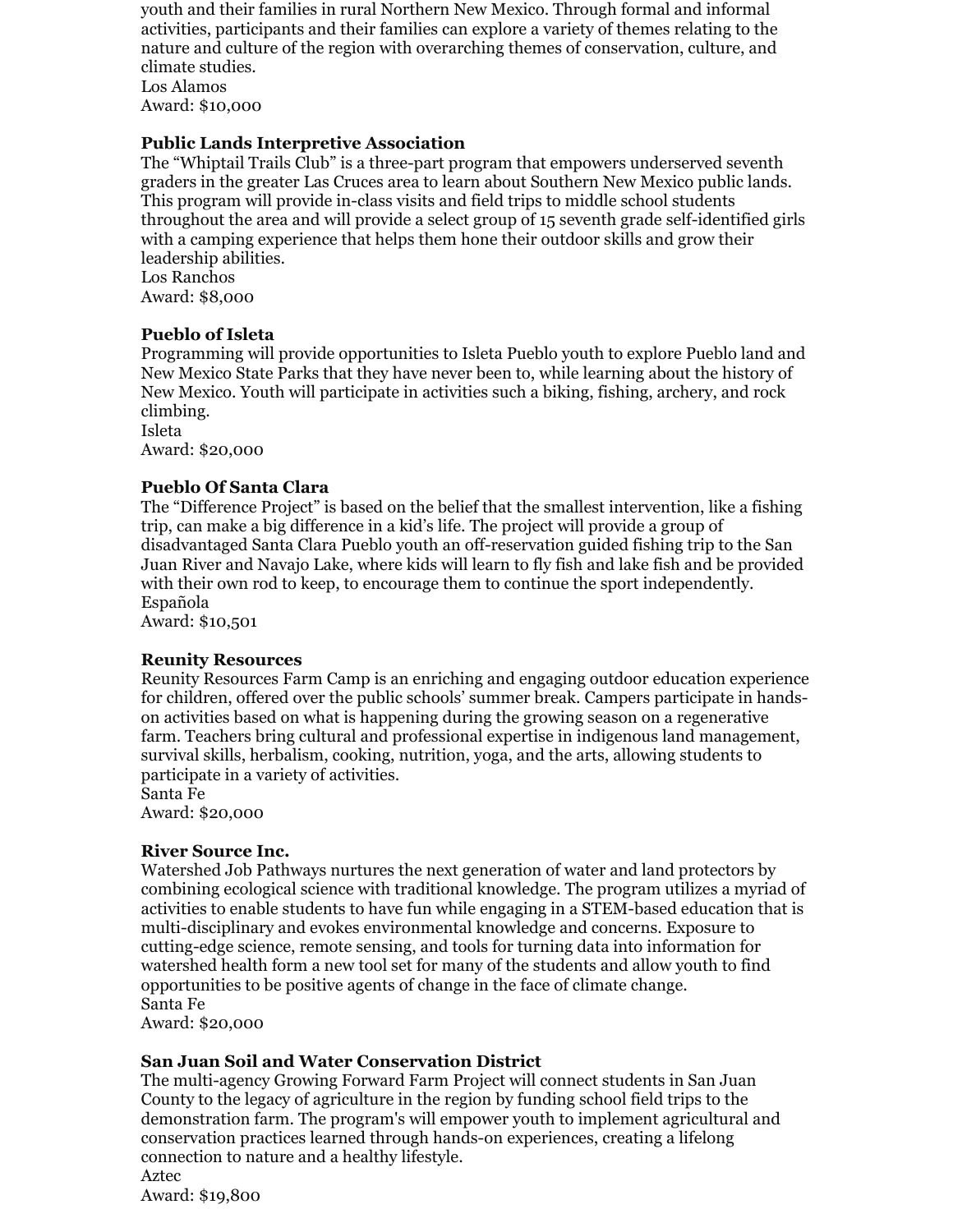#### **Sandia Mountain Natural History Center**

The Outdoor Classroom Program (OCP) connects New Mexico children to the outdoors and to their heritage, while supporting academic success by sponsoring school field trips, curriculum guides, and teacher professional development. Staff meet students in local natural areas to learn about ecology and the interconnectedness of nature in their area and provide curriculum guides and hands-on science activities to teachers. Cedar Crest

Award: \$20,000

#### **Santa Fe Conservation Trust (SFCT)**

SFCT's Passport to Trails program takes elementary school children from primarily Spanish-speaking southside schools on field trips to local trails. The goal is to introduce kids and their families to the trail system, instill a connection to nature, help them get more exercise and improve their health, build community, and in the process, create the next generation of conservationists. Santa Fe

Award: \$12,812.50

## **The Semilla Project**

The SemiYA! (YA = Youth Activation) program combines outdoor land-based learning and wellness with healing and grounding practices, as well as various curricula that (re)connect Black, Indigenous, and People of Color (BIPOC) young adults to their own identities, cultures, and each other. SemiYA! provides the necessary information and tools for BIPOC youth to access the wilderness and outdoor recreational sports that traditionally tend to exclude their communities.

Albuquerque Award: \$20,000

#### **Taos Academy Charter School**

The outdoor education program is a deeply important part of our school culture, leadership curriculum, and team-building activities. We host Leadership and Winter Activity Days as part of our annual school calendar for grades 5-12 that include rafting the Rio Grande, overnight camping, hiking in our high alpine desert home, skiing and snowboarding, ice skating, and ropes course challenges for all grade levels. Taos

Award: \$20,000



*2020 & 2021 OEF recipientTogether for Brothers biking in the bosque.*

## **Together for Brothers (T4B)**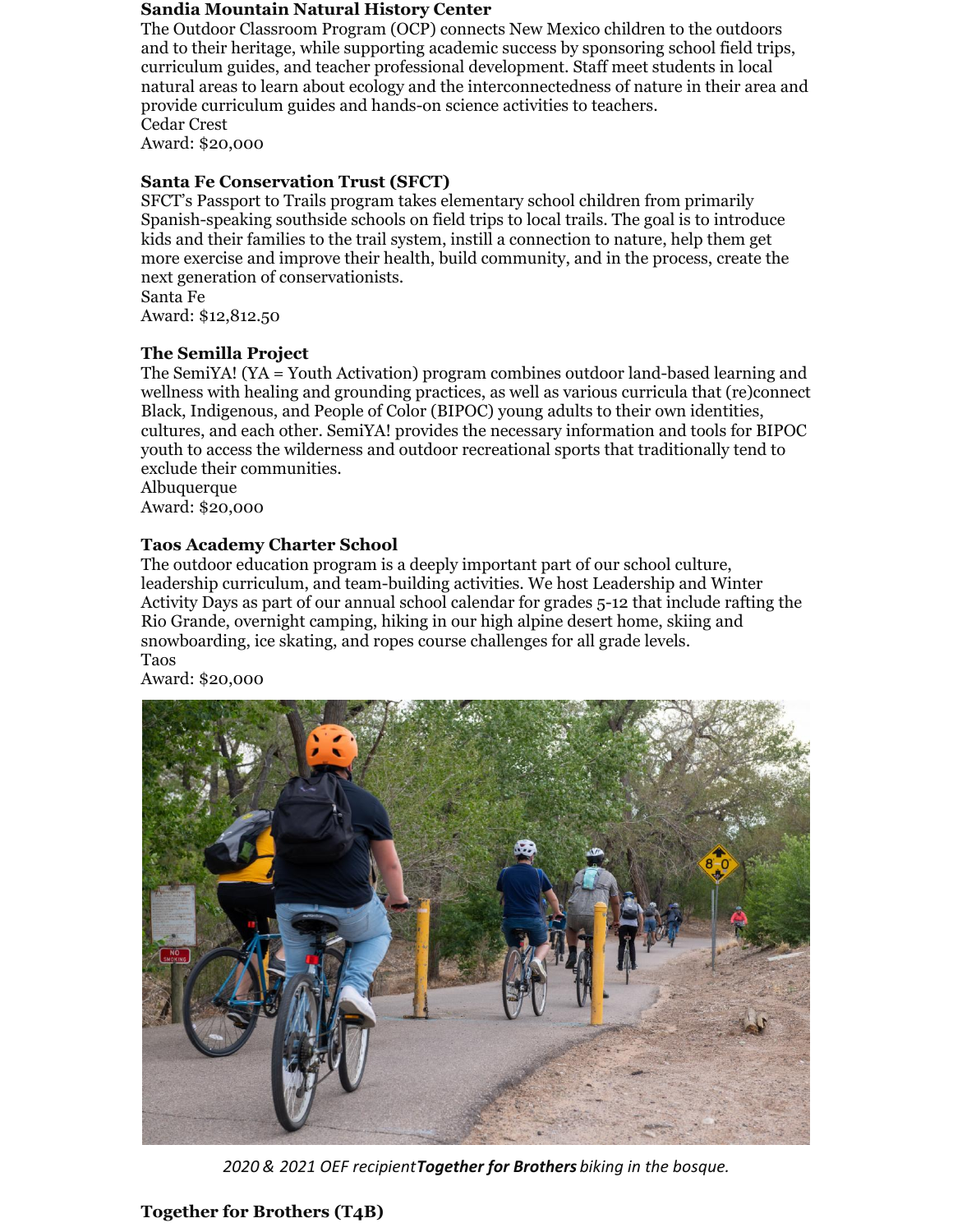T4B hosts bicycle projects for self-identified young men of color, ages 12-24, in order to build community and healthy relationships, learn bike safety and maintenance, access outdoor spaces, promote healthy habits, and learn to organize their efforts by telling their own stories to decision-makers about health equity, climate justice, and transit equity. Albuquerque

Award: \$20,000

## **Town of Mountainair**

The Town of Mountainair will provide after school outdoor trips for low income, at-risk, and disadvantaged youth at Mountainair Middle and High School to Carlsbad Caverns, Sandia Peak, and rafting the Rio Grande in Northern N.M. The goal is to engage youth and allow them to experience their natural surroundings and develop a relationship with the outdoors through activities they have never had the opportunity to participate in. Mountainair, NM

Award: \$6,480

## **UNM Community Engagement Center**

The Antiracist Youth Leadership Institute (AYLI) Outdoors program: Re-membering our connection to land, water, and culture, is a series of outdoor engagement events that promote education and civic engagement for children and families who live in urban settings across Albuquerque and surrounding areas. The series will engage youth, ages 18 years and younger, in outdoor activities that promote climate education, learning about local history and culture, and creating opportunities to participate in community led civic engagement actions.

Albuquerque Award: \$20,000

## **Upper Chama Soil and Water Conservation District**

The Conservation Writing Workshops at Escalante Middle High School guide youth in finding a voice to express their experience of the outdoors and perspectives on vital conservation issues in the Chama Valley and Rio Arriba County. Through both outdoor and in-class learning, the workshops encourage students to become active, engaged community members. Based on their visits with local land stewards and their exploration of water and ecological health on both public and private lands, students will develop a publishable essay over the course of the workshops.

Tierra Amarilla Award: \$20,000

## **Upper Gila Watershed Alliance (UGWA)**

UGWA will partner to put on the Children's Water Festival (CWF) which is a unique multiday educational event for the fifth graders in Silver City, Lordsburg, and Cobre schools. It includes a full day of exploration at the Gila River, where students cycle through different learning stations. UGWA aims to create opportunities for young people to learn more about the watershed where they live and to use their new knowledge to create lasting solutions for pressing environmental issues.

Gila Award: \$5,500

## **Wildcat Blooms Garden**

The Outdoor Education program brings students from a low-income school outdoors as gardeners, builders, and environmental advocates by providing the opportunity to participate in garden elective classes, agricultural internships, outdoor education curriculum, and growing community connections. The program is centered around students being outdoors and experiencing the learning that occurs when activities are hands-on and students are actively involved in and able to make a difference in their community.

Albuquerque Award: \$20,000

#### **WOW**

The Taos Pueblo Winter Sports Program will provide access to outdoor winter sports for Taos Pueblo and other Native American Indian youth in the greater Taos area. Participants will experience the thrill of winter sports such as downhill skiing, snowboarding, snowshoeing, and cross-country skiing.